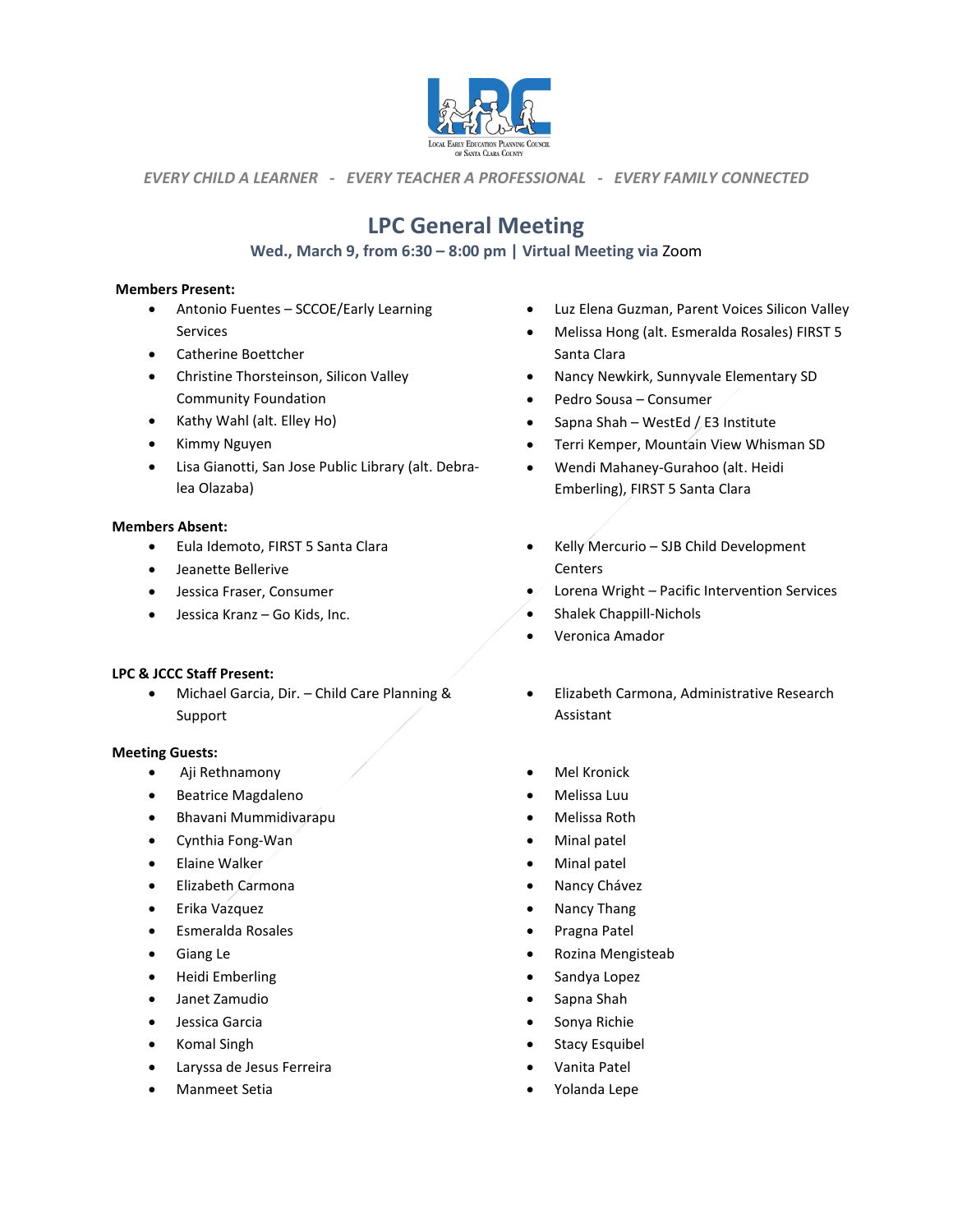

*EVERY CHILD A LEARNER - EVERY TEACHER A PROFESSIONAL - EVERY FAMILY CONNECTED*

#### **1. Welcome & Icebreaker**

Michael Garcia welcomed members and guests.

a. Per action item one, members participated in a roll call vote in order to continue to meet virtually via zoom (Resolution pertaining to AB 361, Brown Act meetings).

### **2. Hearing of Persons Desiring to Address to the Council**

a. None at this time.

#### **3. Consent Action Items**

a. Approve 11.17.21 LPC Meeting Minutes: Motion to approve Antonio Fuentes 1st; Nancy Newkirk 2nd. All in favor. Motion carries.

#### **4. Information Items**

a. **Introduction to the LPC – Cathy Boettcher, Terri Kemper, & Michael Garcia**  Michael gave an overview of the LPC, including the history, membership, core values, mandated work, partnership, staff, and subcommittees.

### b. **Childcare Resource & Referral (R&R) Update – Raquel Dietrich**

Raquel shared the services that the R&R offers, including (a) maintaining a childcare referral database with childcare facilities in the County, (b) helping families find licensed childcare programs that best meet their needs, (c) providing service referrals to families, (d) helping prospective childcare providers navigate the childcare licensing process, and (d) providing training and support resources for licensed providers as well as family, friend, and neighbor (FFN) caregivers. Ms. Dietrich also shared the training and support with CCIP, CPHSP, Health & Safety, and more recently, the training and support with UPK and CDSS Minor Repair and Renovations Grant.

#### c. **Inclusion Collaborative Update – Sandya Lopez**

Sandya shared the services offered by the Inclusion Collaborative, including Coaching, Technical Assistance, and Professional Development. Ms. Lopez talked about the Inclusion Support Warmline, which includes free support, information, and referrals for children of all ages.

### d. **FIRST 5 Commissioner Report – Kathy Wahl**

### **i. Apprenticeship Program – Heidi Emberling**

The apprenticeship program will result in them attaining an associate teacher permit at the end of the 2-year apprenticeship and a wage increase. Heidi has received a lot of interest from different partners, including community colleges and employers. Twenty Five Family Childcare Home providers will be hosting an apprentice at their site. Mission and DeAnza College will be hosting cohorts with 25 apprentices each; apprentices will be taking classes together. Ms. Emberling shared that they are currently designing courses, what skills they're looking at, competencies, and working with employers to create job descriptions while community colleges prepare their professors to teach the courses. They are also working on